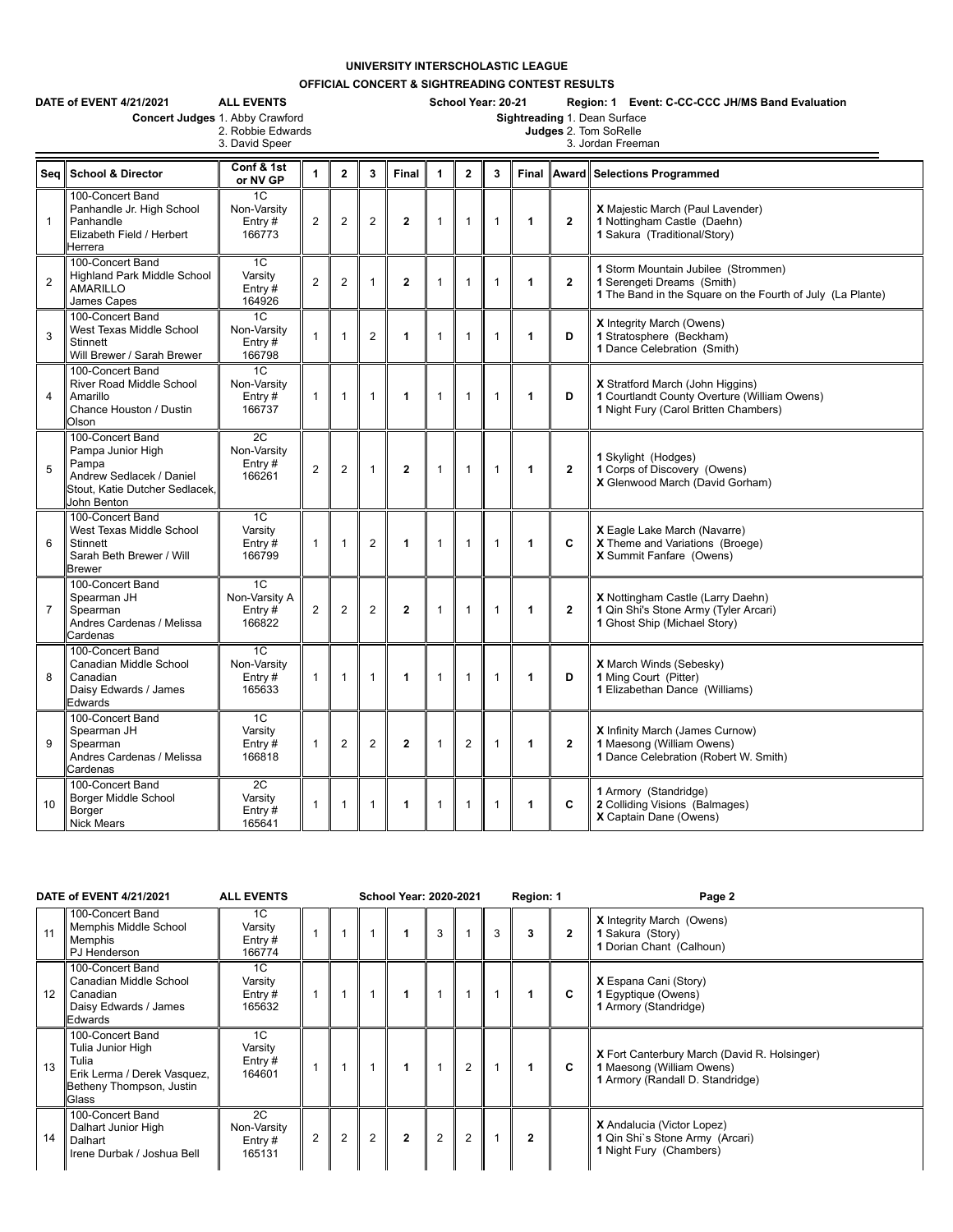| 15 | 100-Concert Band<br><b>Bushland Middle School</b><br><b>Bushland</b><br>Gregg Diamond / Gregg<br>Diamond, Alec Bennington,<br>Brad Smith, Brandon Borup | 2C<br>Non-Varsity<br>Entry $#$<br>166693 | $\mathbf{1}$   | $\mathbf{1}$   | $\mathbf{1}$   | $\blacktriangleleft$ | $\mathbf{1}$   | $\mathbf{1}$   | $\mathbf{1}$ | $\blacktriangleleft$ | D            | X Synergy Marchh (William Owens)<br>1 Dorian Chant (Calhoun)<br>1 Majestica (Gazlay)                                                 |
|----|---------------------------------------------------------------------------------------------------------------------------------------------------------|------------------------------------------|----------------|----------------|----------------|----------------------|----------------|----------------|--------------|----------------------|--------------|--------------------------------------------------------------------------------------------------------------------------------------|
| 16 | 100-Concert Band<br>Canyon JH<br>Canyon<br>Ann Lough / Eric Perez, Eric<br>Rath, Luis Hernandez                                                         | 2C<br>Non-Varsity<br>Entry $#$<br>166850 | $\overline{2}$ | $\mathbf{1}$   | $\mathbf{1}$   | $\mathbf{1}$         | $\mathbf{1}$   | $\mathbf{1}$   | $\mathbf{1}$ | $\blacktriangleleft$ | D            | 1 Tower of Inspiration (Robert Thurston)<br>X El Pato Loco (William Owens)<br>1 Zig Zag (Sean O'Loughlin)                            |
| 17 | 100-Concert Band<br>Dumas Jr High<br>Dumas<br>Neil Reed / James Carter.<br>Rebecca Carter, Zach<br>Sedlacek                                             | 2C<br>Non-Varsity<br>Entry $#$<br>166761 | $\mathbf{1}$   | $\mathbf{1}$   | $\mathbf{1}$   | $\blacktriangleleft$ | $\mathbf{1}$   | $\mathbf{1}$   | $\mathbf{1}$ | $\mathbf{1}$         | D            | X March of the Hyperion Guards (Sheldon)<br>1 Courtlandt County Festival (Owens)<br>1 Zig Zag (O'Loughlin)                           |
| 18 | 100-Concert Band<br>Hereford Jr. High<br>Hereford<br>Clint Larsson / Jonathan<br>Cantu, Robert Hinds, Christy<br>Henson, Sean Rowell<br>Acc: N/A        | 2C<br>Non-Varsity<br>Entry $#$<br>166752 | $\mathbf{1}$   | $\mathbf{1}$   | $\mathbf{1}$   | $\blacktriangleleft$ | $\overline{c}$ | $\overline{2}$ | $\mathbf{1}$ | $\mathbf{2}$         | $\mathbf{2}$ | X Integrity March (William Owens)<br>1 Qin Shi's Stone Army (Tyler Arcari)<br>1 Zig Zag (Sean O'Loughlin)                            |
| 19 | 100-Concert Band<br>Pampa Junior High<br>Pampa<br>Andrew Sedlacek / Daniel<br>Stout, Katie Dutcher Sedlacek,<br>John Benton                             | 2C<br>Varsity<br>Entry#<br>166257        | $\mathbf{1}$   | 3              | 2              | $\overline{2}$       | $\overline{2}$ | 2              | 2            | $\mathbf{2}$         |              | 2 Red Giant (Vargas)<br>2 Colliding Visions (Balmages)<br>X March of the Chinchillas (Kevin Paul)                                    |
| 20 | 100-Concert Band<br><b>Bushland Middle School</b><br><b>Bushland</b><br>Alec Bennington / Gregg<br>Diamond, Brad Smith,<br><b>Brandon Borup</b>         | 2C<br>Varsity<br>Entry $#$<br>165013     | 1              | 2              | $\mathbf{1}$   | $\mathbf{1}$         | $\mathbf{1}$   | $\mathbf{1}$   | $\mathbf{1}$ | $\blacktriangleleft$ | C            | X Feuerfest (Josef Strauss/Carl Strommen)<br>1 While I Watch the Yellow Wheat (Larry Daehn)<br>2 Sunchaser (Carrol Brittin Chambers) |
| 21 | 100-Concert Band<br>Horace Mann Middle School<br>Amarillo<br>Terry Baker / Ismael Alfaro,<br><b>Spencer Crawford</b>                                    | 2C<br>Varsity<br>Entry $#$<br>165972     | 1              | $\mathbf{1}$   | $\overline{1}$ | $\blacktriangleleft$ | $\mathbf{1}$   | $\mathbf{1}$   | $\mathbf{1}$ | $\blacktriangleleft$ | C            | X Monterey March (LaPlante)<br>2 Kenya Contrasts (Himes)<br>1 Armory (Standridge)                                                    |
| 22 | 100-Concert Band<br><b>Bowie Middle School</b><br>Amarillo<br>Alisha Caldwell / Jesse<br>Finney, Kyle McDonald                                          | 3C<br>Varsity<br>Entry#<br>165702        | 1              | $\overline{c}$ | $\mathbf{1}$   | $\blacktriangleleft$ | $\mathbf{1}$   | $\mathbf{1}$   | $\mathbf{1}$ | $\blacktriangleleft$ | C            | X Flying Tigers (Shaffer)<br>1 Fortis (Gazlay)<br>3 Brave Spirit (Standridge)                                                        |

| DATE of EVENT 4/21/2021 |                                                                                                                                         | <b>ALL EVENTS</b>                     | <b>School Year: 2020-2021</b> |                |                |                |                |                |                | Region: 1            |              | Page 3                                                                                                              |
|-------------------------|-----------------------------------------------------------------------------------------------------------------------------------------|---------------------------------------|-------------------------------|----------------|----------------|----------------|----------------|----------------|----------------|----------------------|--------------|---------------------------------------------------------------------------------------------------------------------|
| 23                      | 100-Concert Band<br><b>Travis Middle School</b><br>Amarillo<br>Maritza Mendoza / Isaac<br>Gutierrez, Ismael Alfaro,<br>Spencer Crawford | 3C<br>Varsity<br>Entry#<br>166365     | $\overline{2}$                |                | $\overline{2}$ | $\overline{2}$ | $\mathbf{1}$   | $\mathbf{1}$   | $\mathbf{1}$   | $\blacktriangleleft$ | $\mathbf{2}$ | 1 Pevensey Castle (Robert Sheldon)<br>X And the Trumpets Sound (Bob Turner)<br>1 Synchronized Energy (Greg Fhiaras) |
| 24                      | 100-Concert Band<br>Canyon Jr. High<br>Canyon<br>Eric Perez / Ann Lough, Eric<br>Rath, Luis Hernandez                                   | 2C<br>Varsity<br>Entry#<br>166826     | $\mathbf{1}$                  | $\overline{1}$ | $\mathbf{1}$   | 1              | $\mathbf{1}$   | $\mathbf{1}$   | $\mathbf{1}$   | $\mathbf 1$          | C            | X Pass In Review (Ronald C. Knoener)<br>2 Hypnotic Fireflies (Brian Balmages)<br>3 Viva! (Jack Wilds)               |
| 25                      | 100-Concert Band<br><b>Hereford JH</b><br>Hereford<br>Jonathan Cantu / Clint<br>Larsson, Robert Hinds, Christy<br>Henson, Sean Rowell   | 2C<br>Varsity<br>Entry $#$<br>166724  | $\mathbf{1}$                  |                | 2              | 1              | $\overline{1}$ | $\mathbf{1}$   | $\overline{1}$ | $\mathbf 1$          | C            | X The Big Circus March (Robert E. Foster)<br>1 Armory (Standridge)<br>2 Hawkeye Overture (Sheldon)                  |
| 26                      | 100-Concert Band<br>Dumas Jr High<br>Dumas<br>James Carter / Neil Reed.<br>Rebecca Carter, Zach<br>Sedlacek                             | 2C<br>Varsity<br>Entry $#$<br>166749  | 1                             | $\mathbf{1}$   | $\mathbf{1}$   | 1              | $\mathbf{1}$   | $\mathbf{1}$   | $\mathbf{1}$   | $\blacktriangleleft$ | C            | X New South Wales March (Edmondson)<br>2 Colliding Visions (Balmages)<br>2 Tanchozuru (Standridge)                  |
| 27                      | 100-Concert Band<br><b>Crockett MS</b><br>Amarillo<br><b>Barry Blackwell</b>                                                            | 2C<br>Non-Varsity<br>Entry#<br>166908 |                               | $\overline{2}$ | $\mathbf{1}$   |                | $\mathbf{1}$   | $\overline{2}$ |                | 1                    | D            | X Synergy March (William Owens)<br>1 Dorian Chant (Calhoun)<br>1 Ming Court (Donald Pitter)                         |
| 28                      | 100-Concert Band<br><b>Houston MS</b><br>Amarillo<br>Suzanne Pecht / David<br>Spence; Chase Cunningham                                  | 2C<br>Non-Varsity<br>Entry#<br>166875 | $\overline{2}$                | $\overline{2}$ | 2              | $\overline{2}$ | $\mathbf{1}$   | $\mathbf{1}$   | $\mathbf{1}$   | $\blacktriangleleft$ | $\mathbf{2}$ | X Onward and Upward (William Owens)<br>1 Nottingham Castle (Daehn)<br>1 Night Fury (Chambers)                       |
|                         | 100-Concert Band                                                                                                                        | 2C                                    |                               |                |                |                |                |                |                |                      |              |                                                                                                                     |